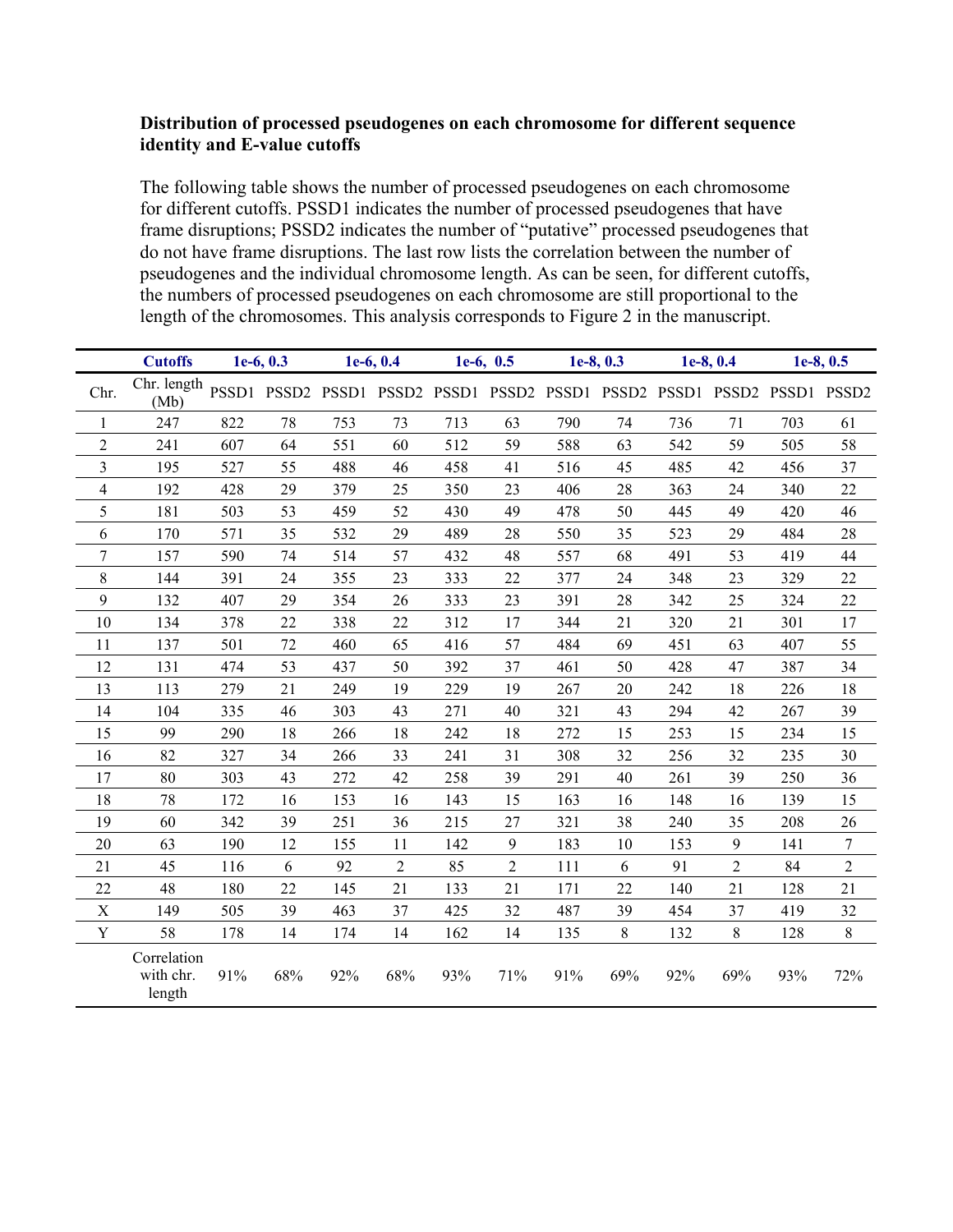| (Continued)    |                                    |            |     |              |        |            |                |            |                |            |                                                                         |            |                |
|----------------|------------------------------------|------------|-----|--------------|--------|------------|----------------|------------|----------------|------------|-------------------------------------------------------------------------|------------|----------------|
|                | <b>Cutoffs</b>                     | 1e-10, 0.3 |     | $1e-10, 0.4$ |        | 1e-10, 0.5 |                | 1e-12, 0.3 |                | 1e-12, 0.4 |                                                                         | 1e-12, 0.5 |                |
| Chr.           | Chr.<br>length<br>(Mb)             |            |     |              |        |            |                |            |                |            | PSSD1 PSSD2 PSSD1 PSSD2 PSSD1 PSSD2 PSSD1 PSSD2 PSSD1 PSSD2 PSSD1 PSSD2 |            |                |
| 1              | 247                                | 703        | 61  | 764          | 68     | 719        | 65             | 694        | 55             | 734        | 66                                                                      | 698        | 63             |
| $\overline{2}$ | 241                                | 505        | 58  | 565          | 61     | 526        | 57             | 495        | 56             | 532        | 60                                                                      | 506        | 57             |
| 3              | 195                                | 456        | 37  | 502          | 43     | 474        | 40             | 450        | 35             | 482        | 42                                                                      | 460        | 39             |
| $\overline{4}$ | 192                                | 340        | 22  | 390          | 28     | 351        | 24             | 331        | 22             | 374        | 28                                                                      | 338        | 24             |
| 5              | 181                                | 420        | 46  | 457          | 47     | 431        | 47             | 408        | 44             | 438        | 45                                                                      | 418        | 45             |
| 6              | 170                                | 484        | 28  | 530          | 32     | 508        | 29             | 474        | 28             | 511        | 31                                                                      | 492        | 29             |
| $\overline{7}$ | 157                                | 419        | 44  | 512          | 65     | 454        | 52             | 400        | 43             | 478        | 60                                                                      | 432        | 51             |
| $\,$ 8 $\,$    | 144                                | 329        | 22  | 361          | 23     | 339        | 22             | 324        | 21             | 347        | 22                                                                      | 328        | 21             |
| 9              | 132                                | 324        | 22  | 374          | 24     | 332        | 22             | 318        | 19             | 366        | 24                                                                      | 329        | 22             |
| 10             | 134                                | 301        | 17  | 323          | 18     | 309        | 18             | 297        | 15             | 303        | 16                                                                      | 294        | 16             |
| 11             | 137                                | 407        | 55  | 476          | 64     | 446        | 59             | 405        | 52             | 456        | 64                                                                      | 431        | 59             |
| 12             | 131                                | 387        | 34  | 443          | 48     | 416        | 45             | 380        | 32             | 429        | 47                                                                      | 407        | 45             |
| 13             | 113                                | 226        | 18  | 255          | 19     | 236        | 18             | 222        | 18             | 246        | 19                                                                      | 230        | 18             |
| 14             | 104                                | 267        | 39  | 307          | 40     | 286        | 40             | 265        | 38             | 292        | 40                                                                      | 274        | 40             |
| 15             | 99                                 | 234        | 15  | 262          | 14     | 247        | 14             | 231        | 14             | 245        | 14                                                                      | 235        | 14             |
| 16             | 82                                 | 235        | 30  | 296          | 29     | 250        | 29             | 233        | 27             | 281        | 29                                                                      | 242        | 29             |
| 17             | 80                                 | 250        | 36  | 271          | 39     | 250        | 38             | 241        | 35             | 260        | 37                                                                      | 244        | 36             |
| 18             | 78                                 | 139        | 15  | 153          | 16     | 144        | 16             | 138        | 15             | 146        | 15                                                                      | 139        | 15             |
| 19             | 60                                 | 208        | 26  | 287          | 33     | 224        | 31             | 198        | 23             | 268        | 31                                                                      | 215        | 30             |
| 20             | 63                                 | 141        | 7   | 178          | $\tau$ | 151        | $\overline{7}$ | 140        | 6              | 165        | 7                                                                       | 145        | 7              |
| 21             | 45                                 | 84         | 2   | 101          | 5      | 87         | $\overline{2}$ | 81         | $\overline{2}$ | 88         | 4                                                                       | 80         | $\overline{2}$ |
| 22             | 48                                 | 128        | 21  | 160          | 22     | 135        | 21             | 125        | 21             | 149        | 21                                                                      | 129        | 21             |
| X              | 149                                | 419        | 32  | 461          | 38     | 436        | 36             | 411        | 31             | 444        | 37                                                                      | 422        | 35             |
| Y              | 58                                 | 128        | 8   | 120          | 5      | 117        | 5              | 115        | 5              | 110        | $\overline{2}$                                                          | 108        | $\overline{2}$ |
|                | Correlation<br>with chr.<br>length | 93%        | 72% | 91%          | 70%    | 92%        | 70%            | 93%        | 72%            | 91%        | 70%                                                                     | 92%        | 69%            |

The following four graphs show the number of processed pseudogenes for the same Evalue cutoff and different sequence identity cutoff.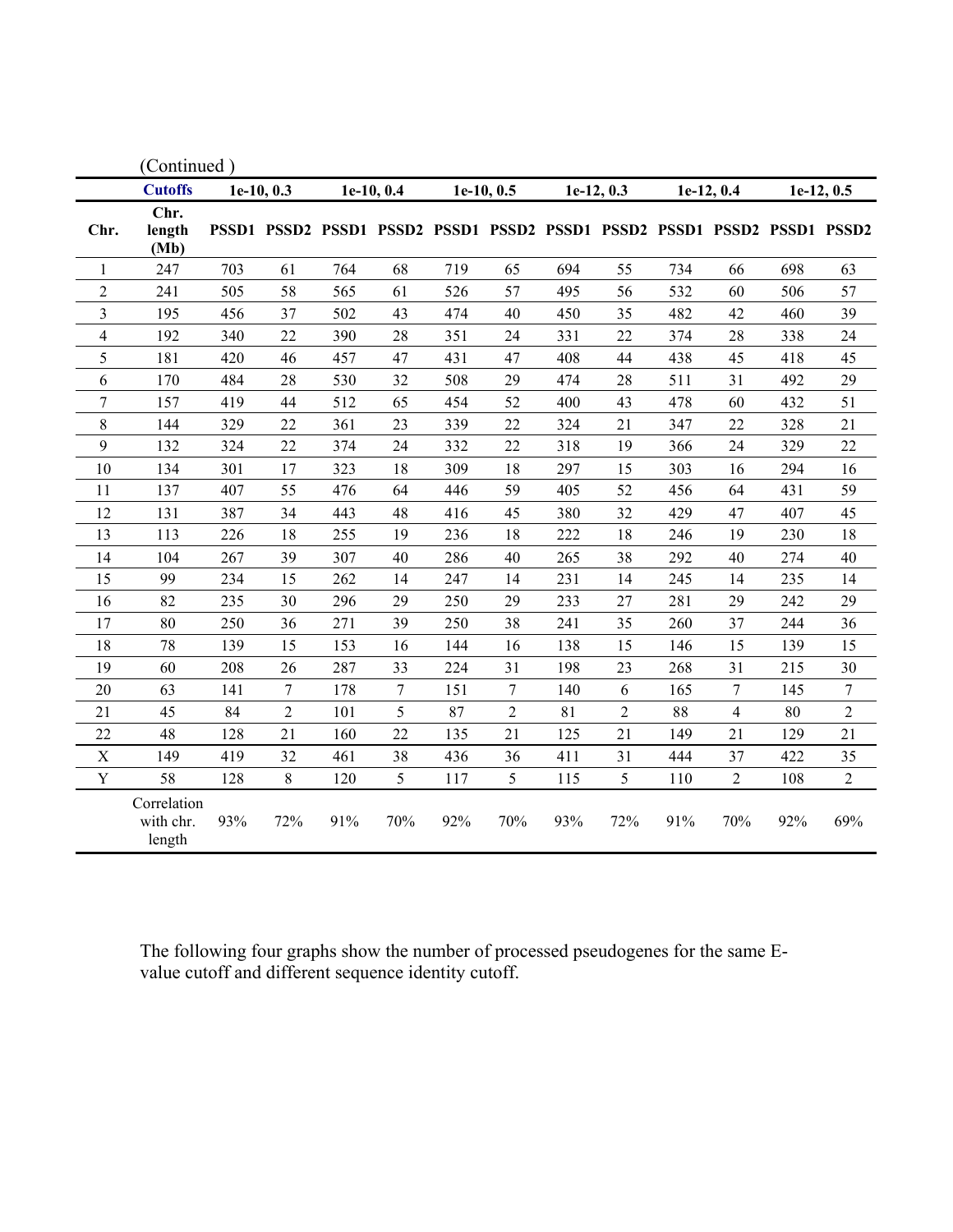# **number of processed pseudogenes on each chromosome (E\_value < 1e-6)**

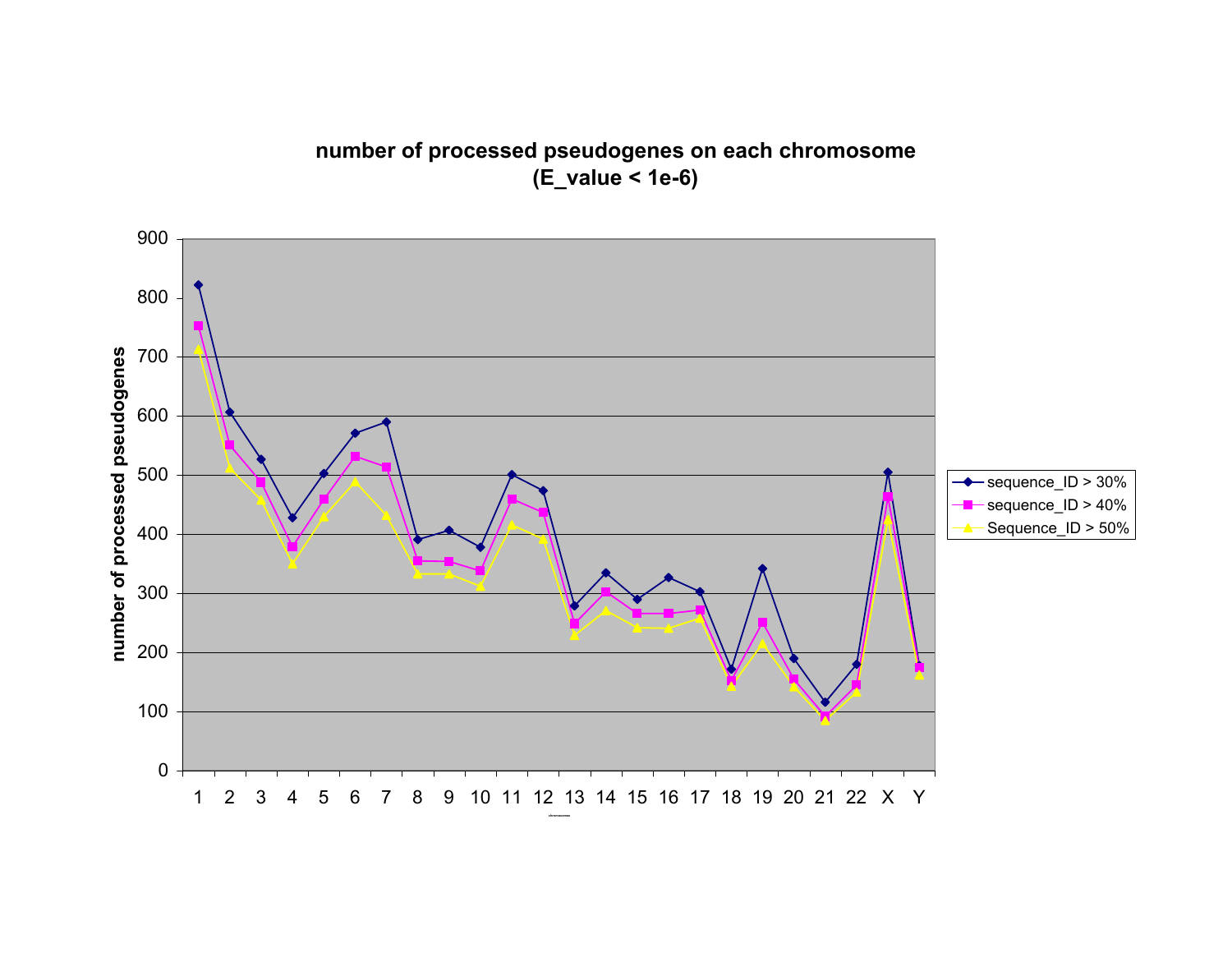# **number of processed pseudogenes on each chromosome (E\_value < 1e-8)**

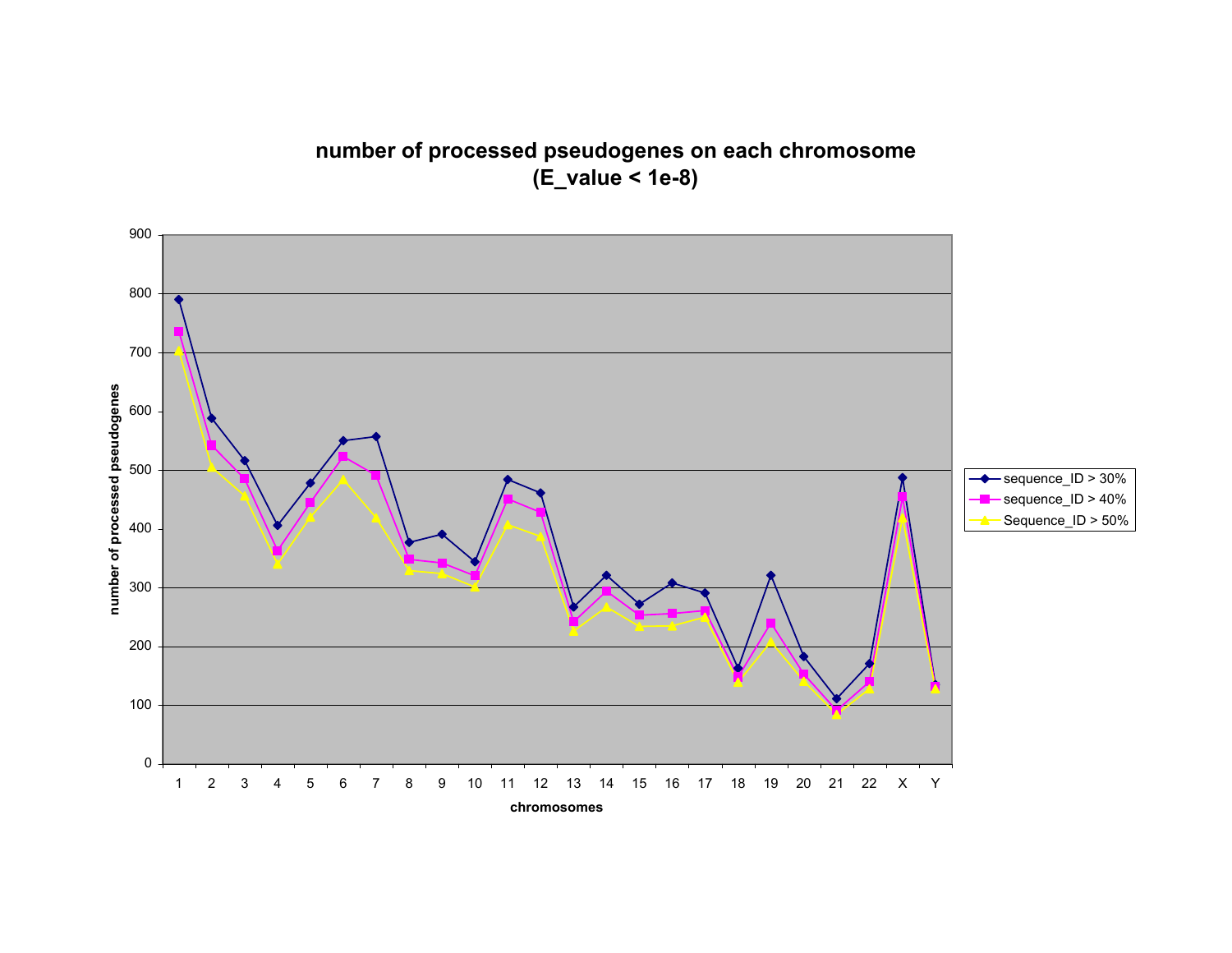**number of processed pseudogenes on each chromosome (E\_value < 1e-10)**

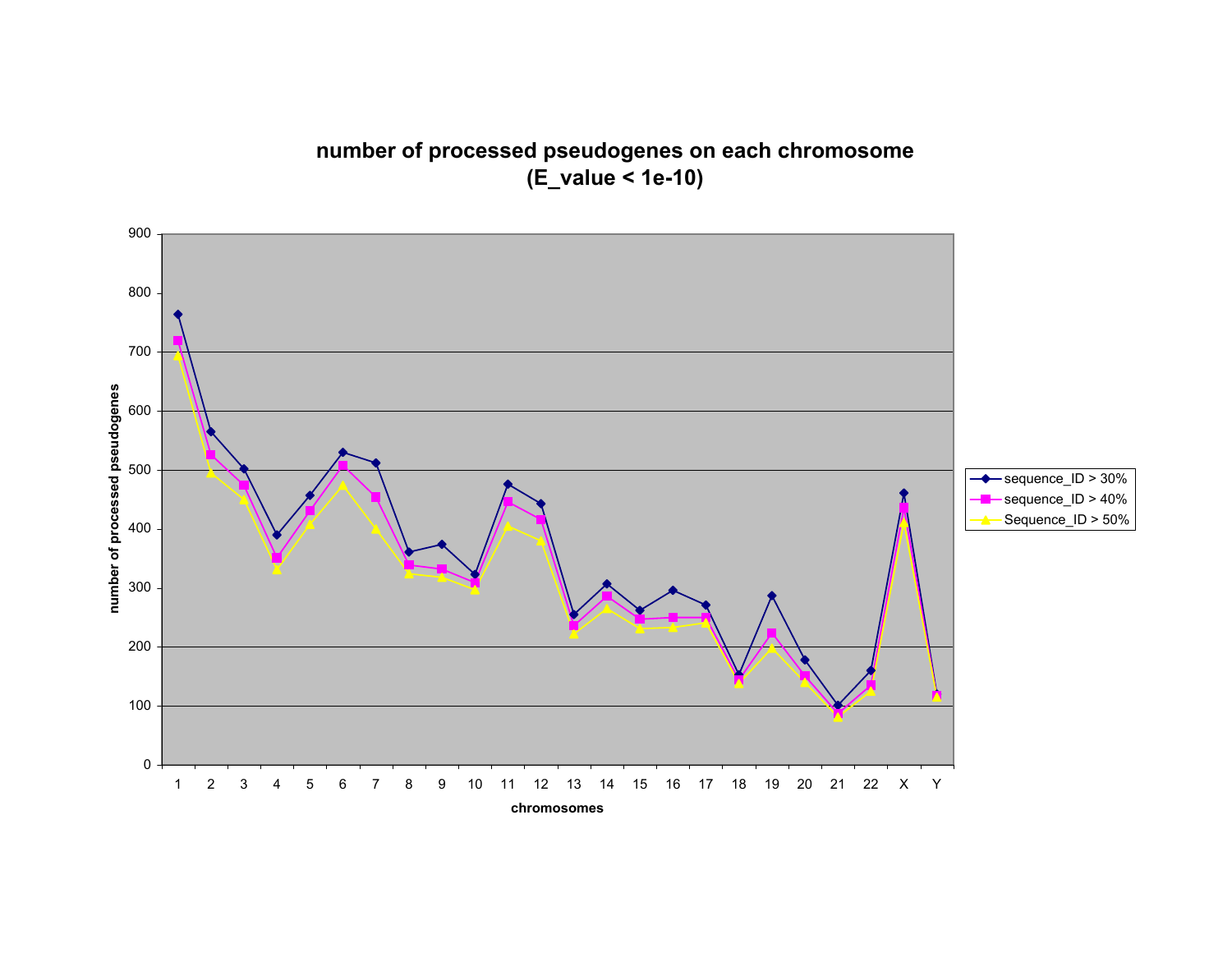**number of processed pseudogenes on each chromosome (E\_value < 1e-12)**

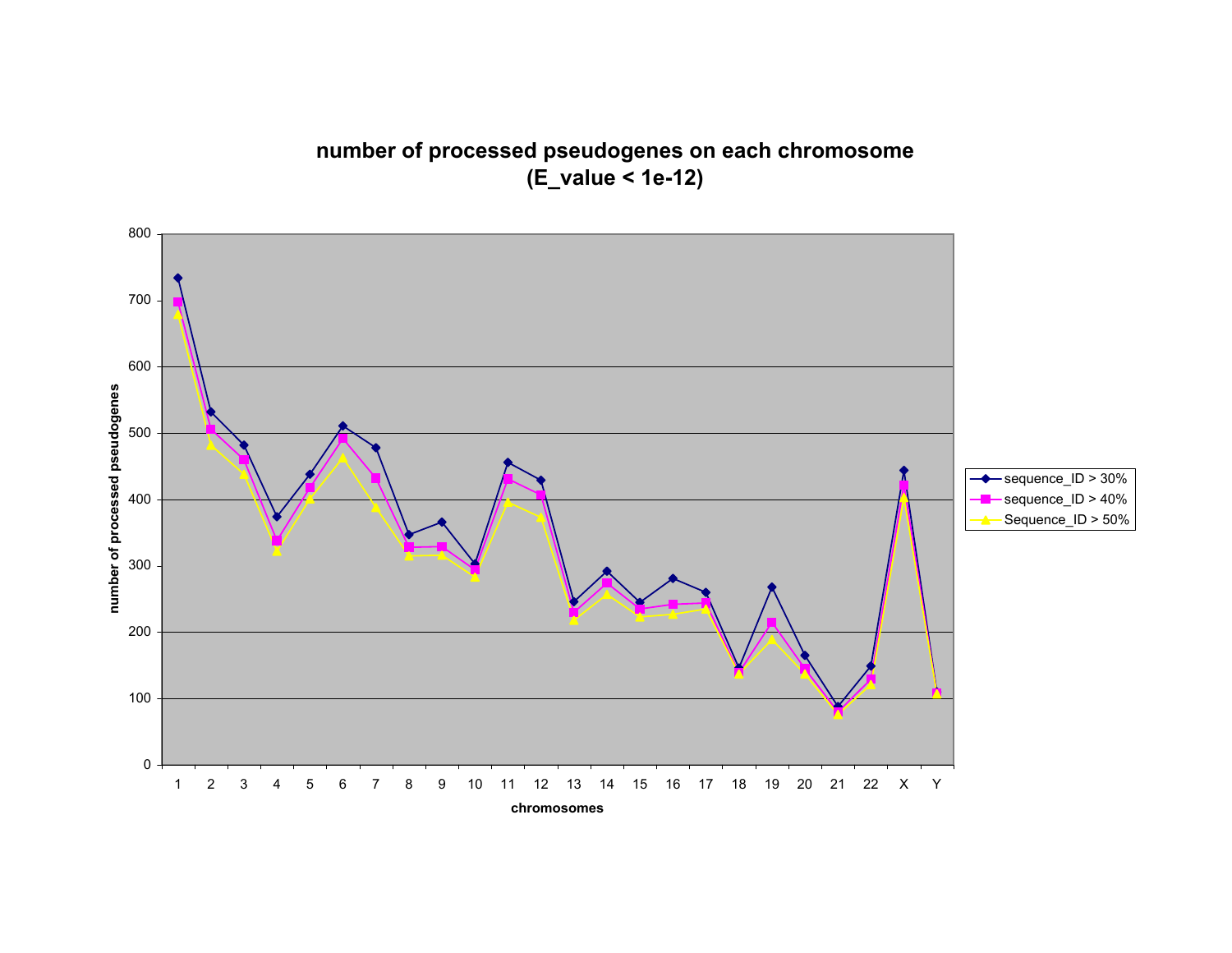#### **Sequence Statistics of Processed Pseudogenes After Different Cutoffs**

The following graphs show that, after different combinations of sequence identity cutoffs and E-value cutoffs, the observations shown in Figure 3A, 3B and 3C are still true. Namely, the majority of the processed pseudogenes still have very high sequence completeness (even after 0.5 sequence completeness cutoff). Also the numbers of frame disruptions in the pseudogenes still have a power-law behavior (See Figure 3C in the paper), regardless of the cutoffs used in the selection procedure.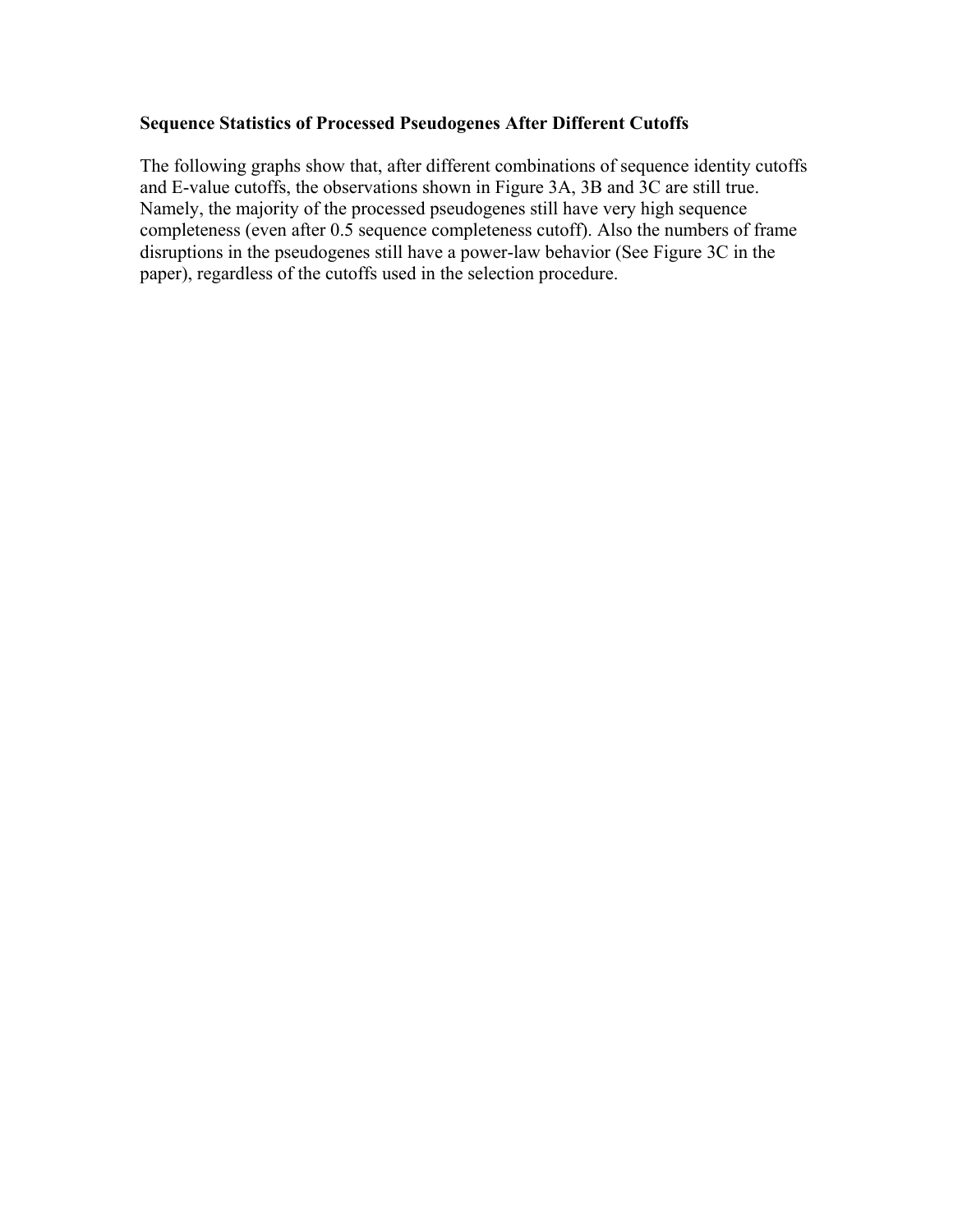## **sequence completeness of processed pseudogenes for different cutoffs (E-value < 1e-6)**

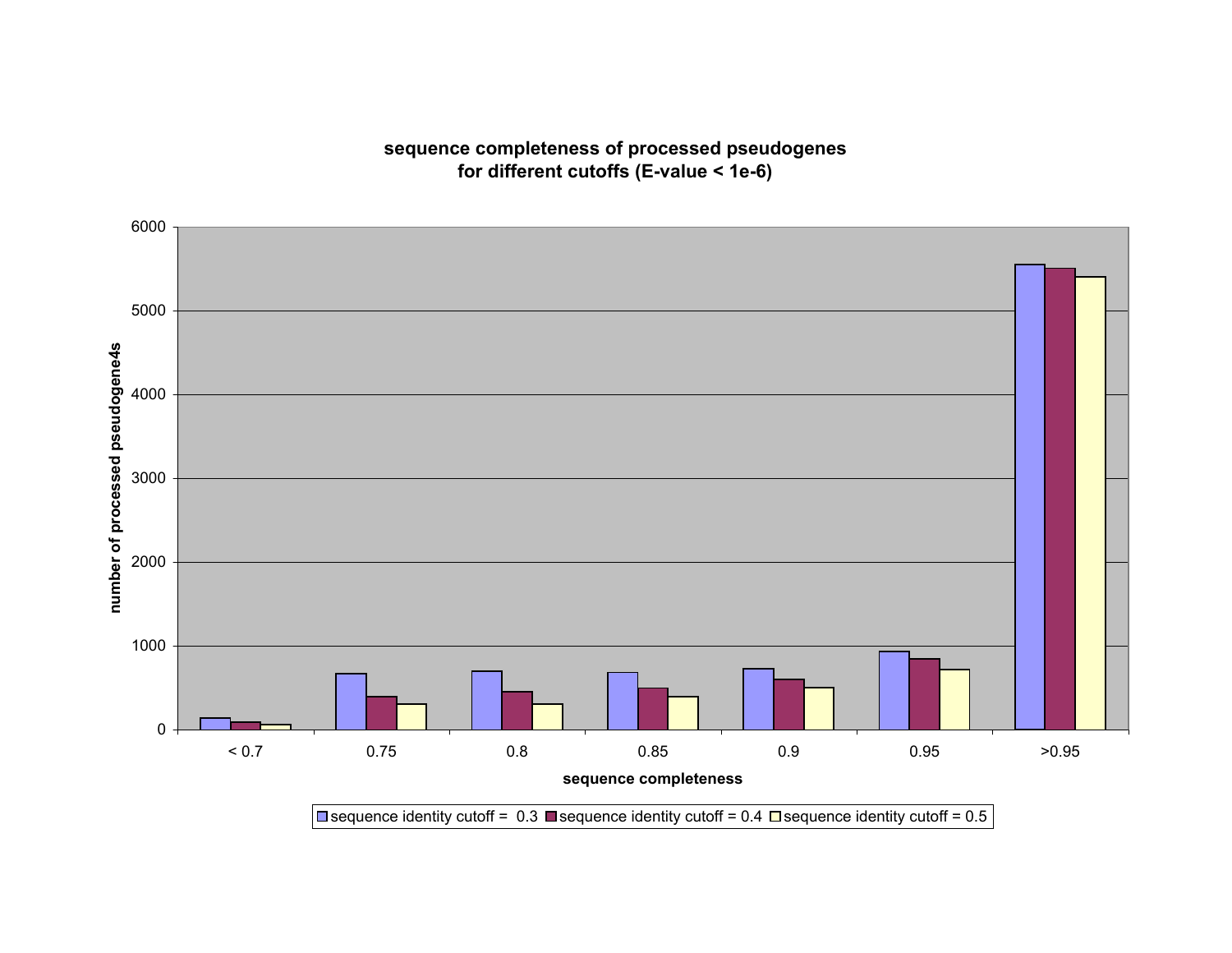## **sequence completeness of processed pseudogenes for different cutoffs (E-value < 1e-8)**

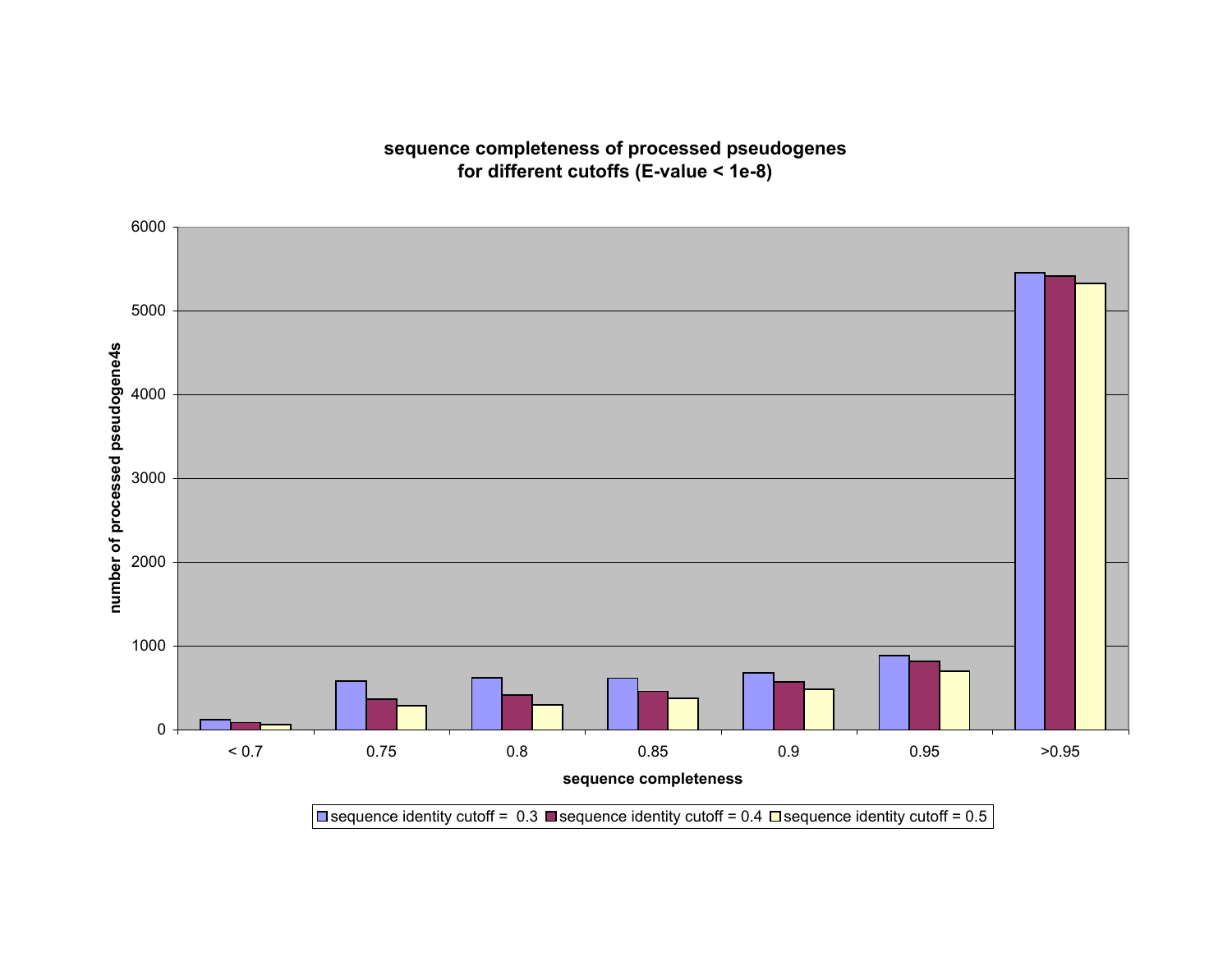### **sequence completeness of processed pseudogenes for different cutoffs (E-value < 1e-10)**

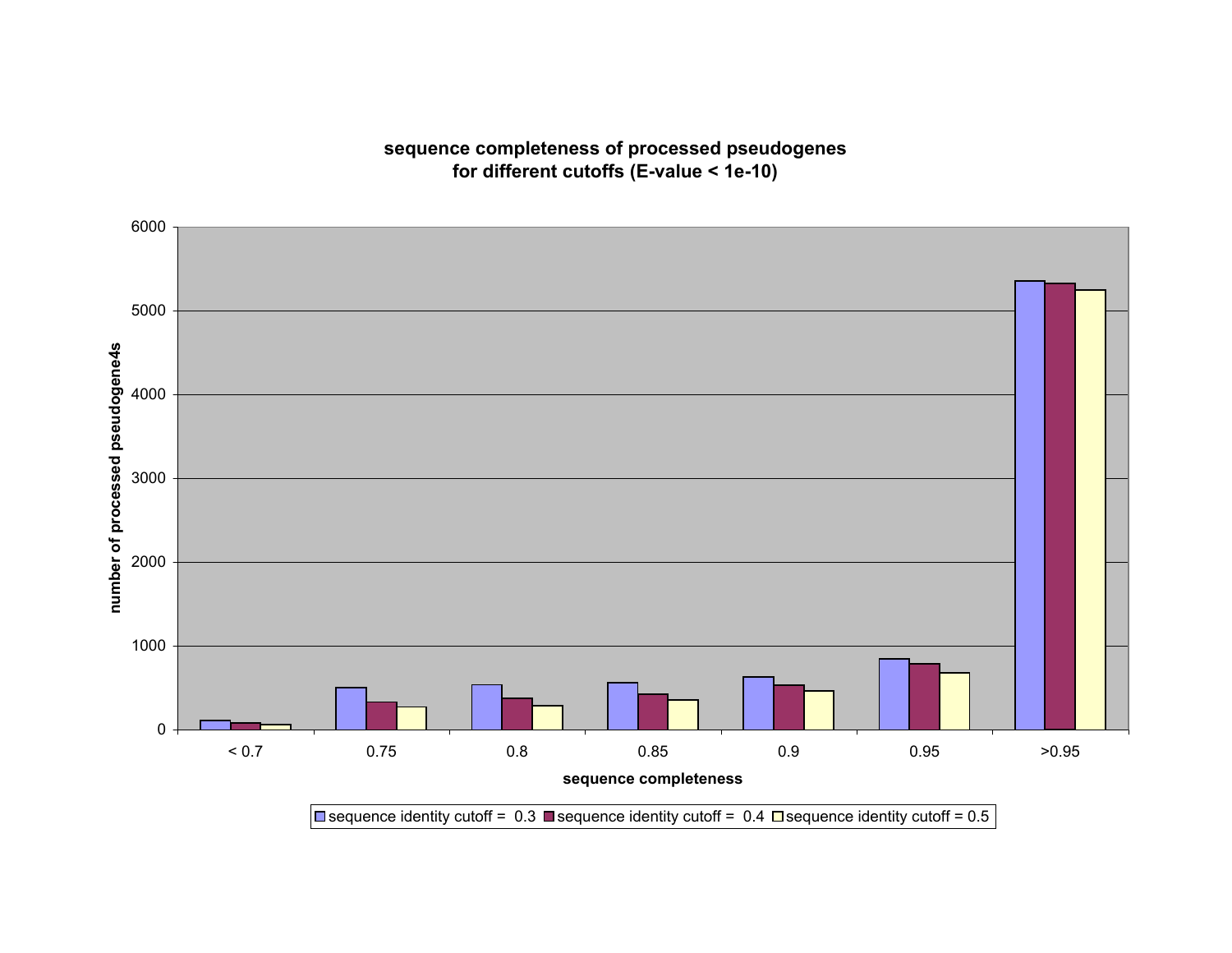### **sequence completeness of processed pseudogenes for different cutoffs (E-value < 1e-12)**

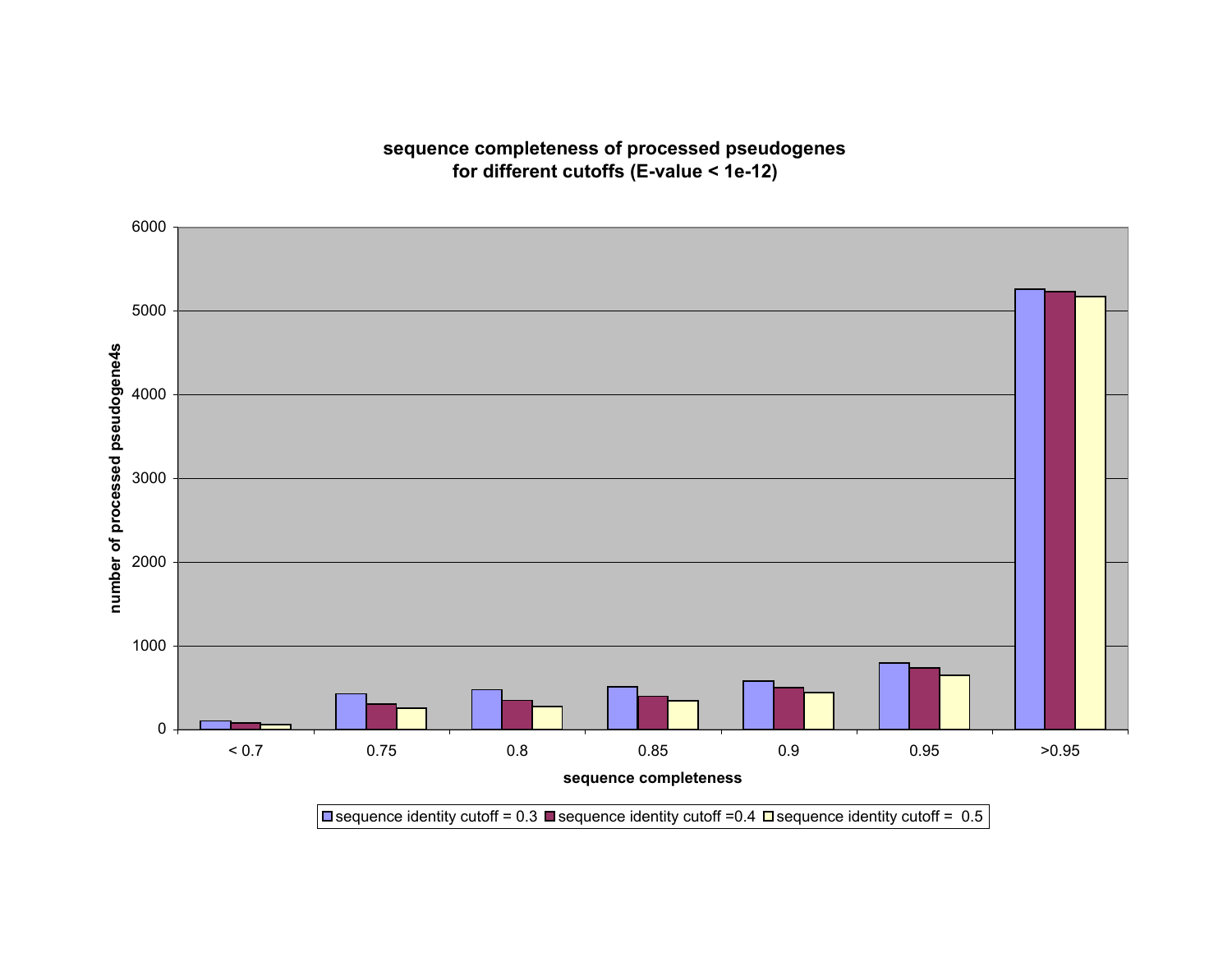### **distribution of frame disruptions ofprocessed pseudogens after different cutoffs (E-value < 1e-6)**

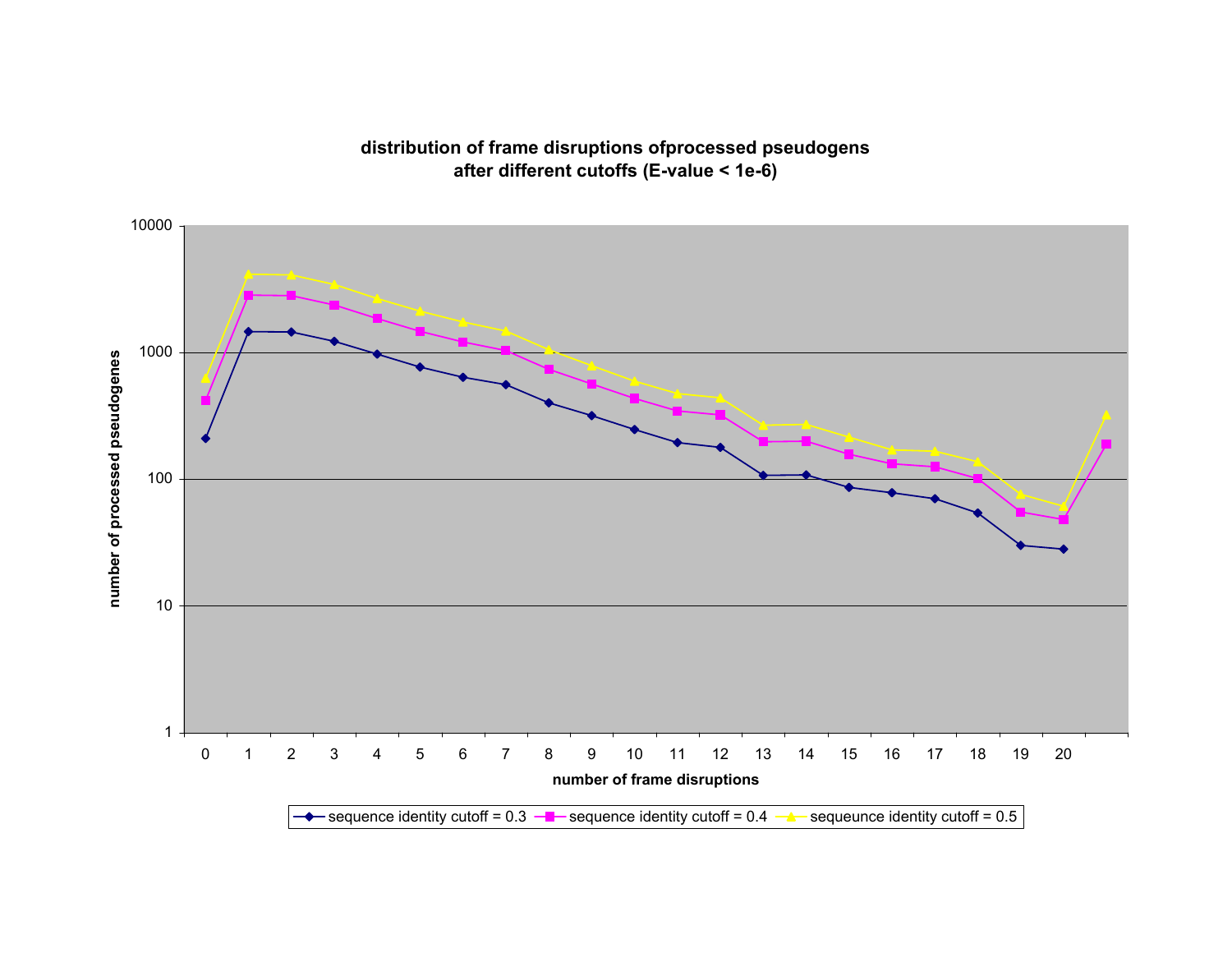### **distribution of frame disruptions ofprocessed pseudogens after different cutoffs (E-value < 1e-8)**

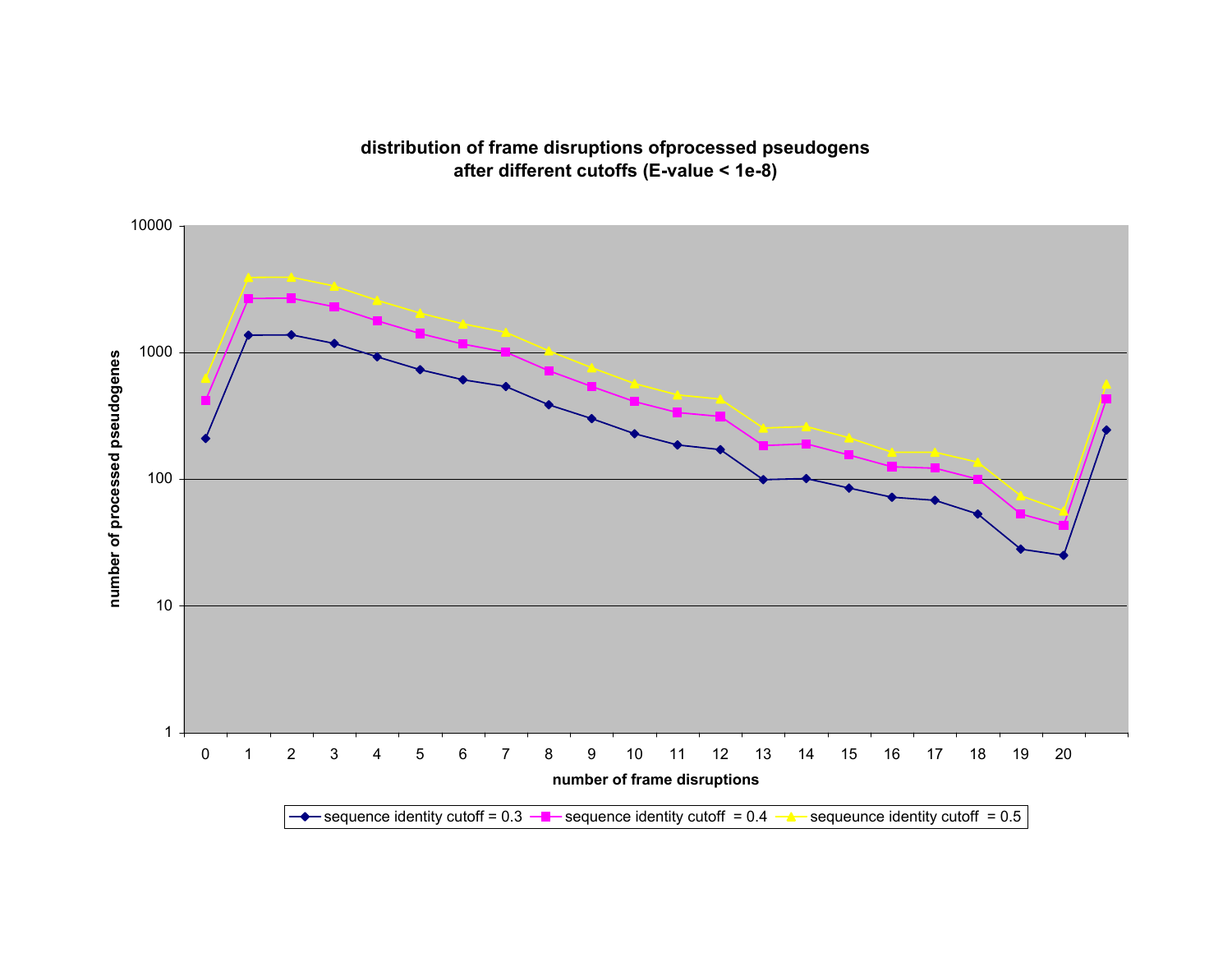### **distribution of frame disruptions ofprocessed pseudogens after different cutoffs (E-value < 1e-10)**

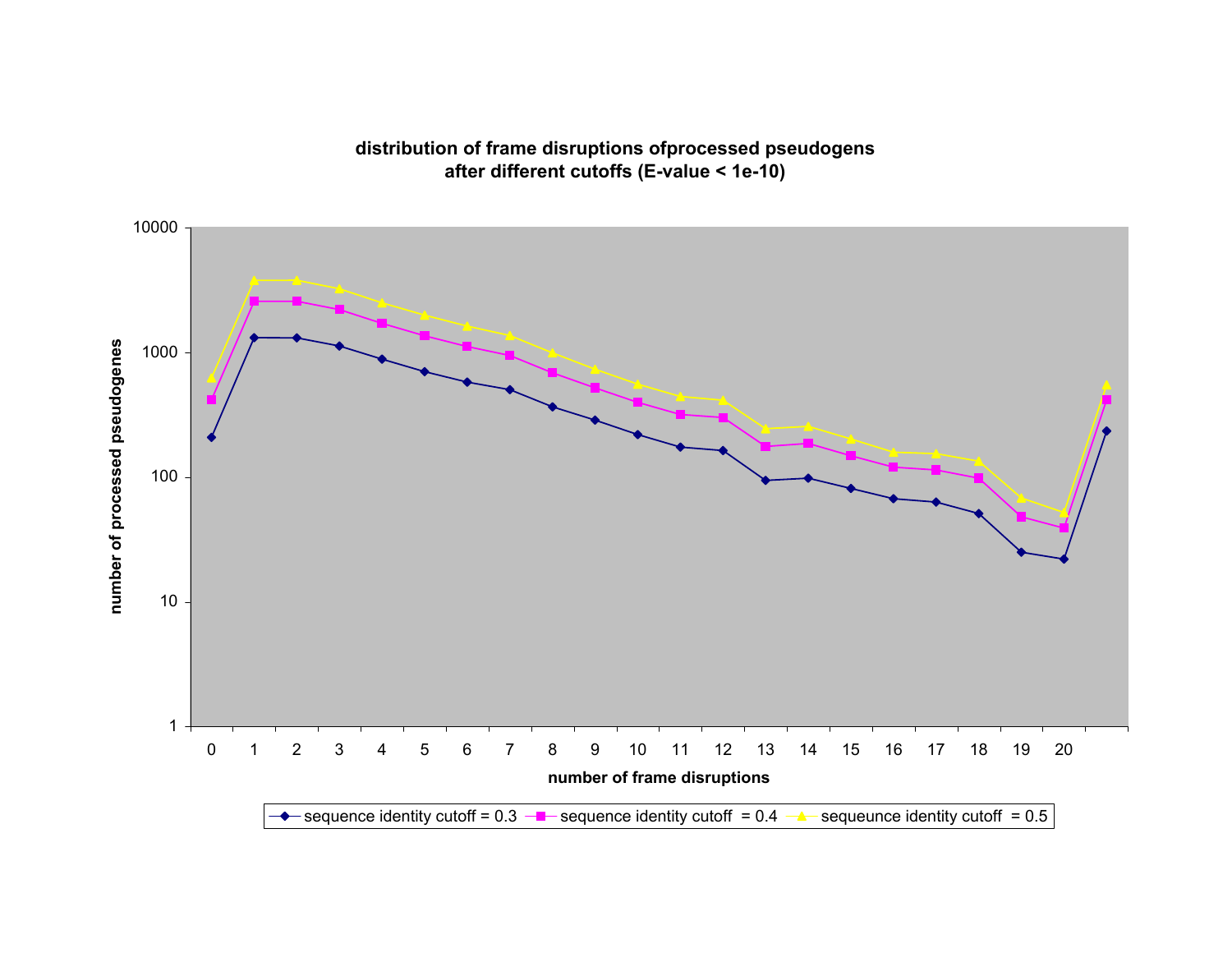#### **distribution of frame disruptions ofprocessed pseudogens after different cutoffs (E-value < 1e-12)**

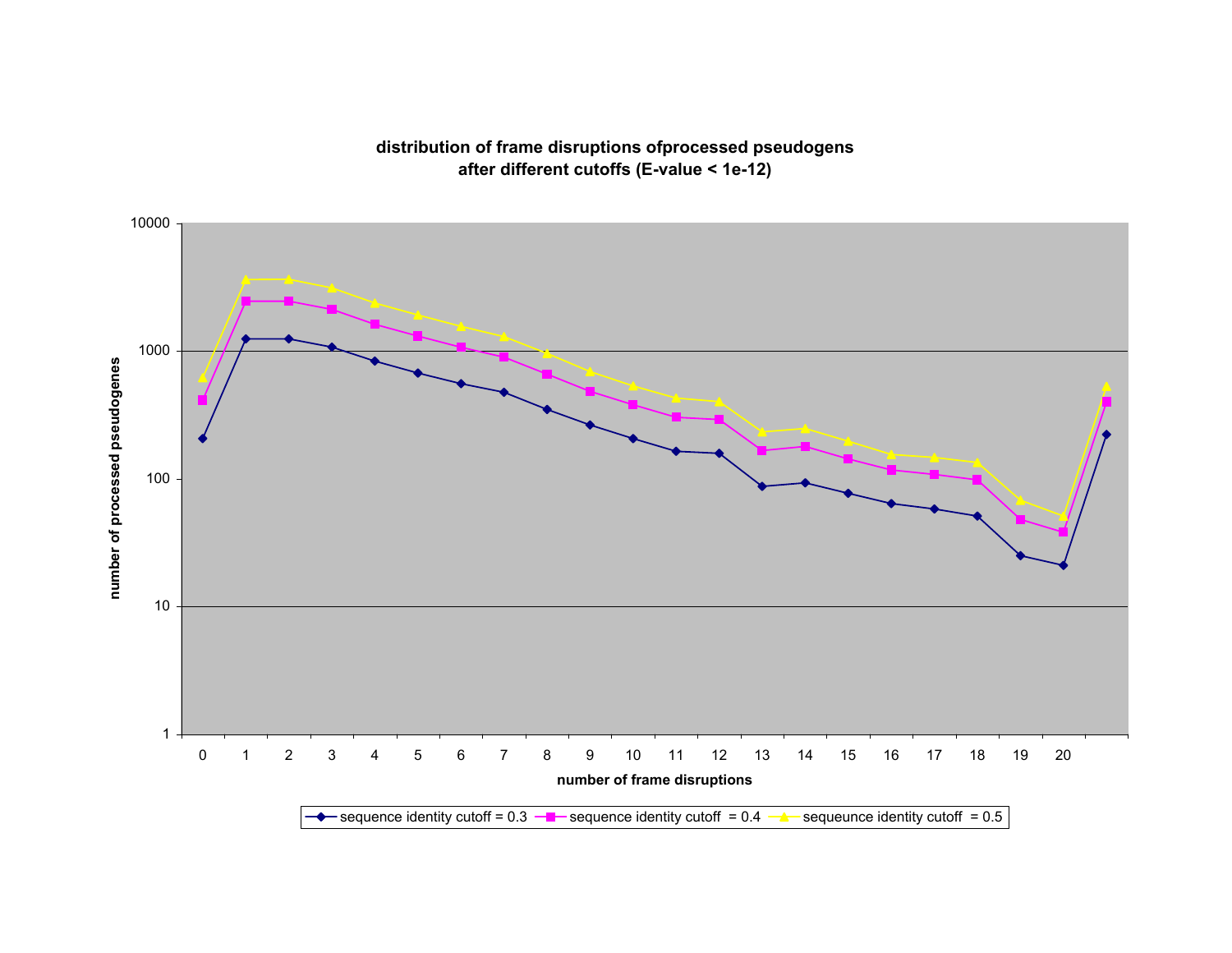#### **Isochore Distribution of the Pseudogenes After Different Cutoffs**

The following graphs show that, after different combinations of sequence identity cutoffs and E-value cutoffs, the conclusion drawn shown in Figure 4 is still true. Namely, after more stringent selection filtering (E-value being raised to 1e-12 from 1e-10, and sequence identity raised from 0.4 to 0.5), the isochore distribution described in the text still remains the same.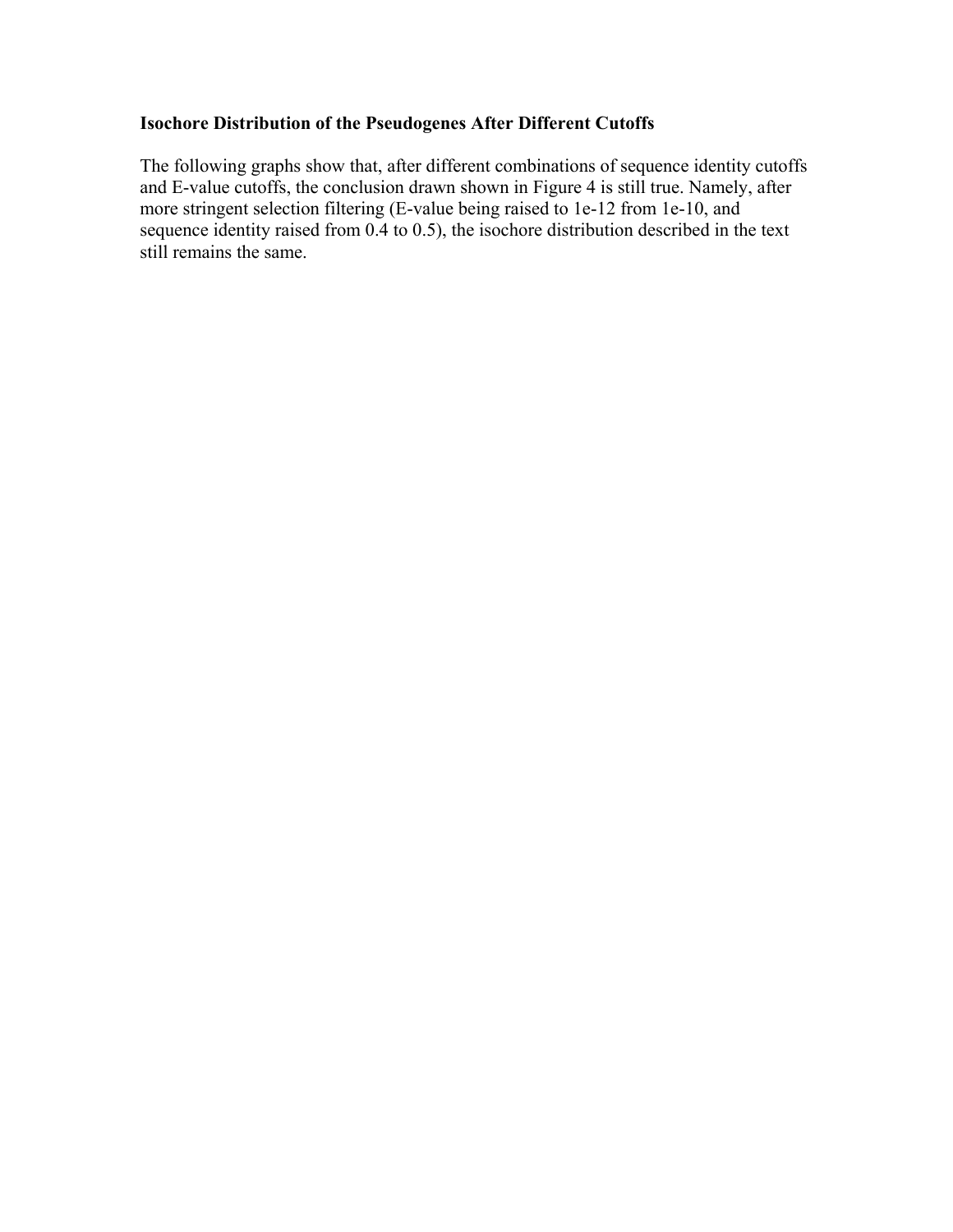

### **isochore distribution of processed pseudogenes after different E-value and sequence identity cutoffs**

Chart1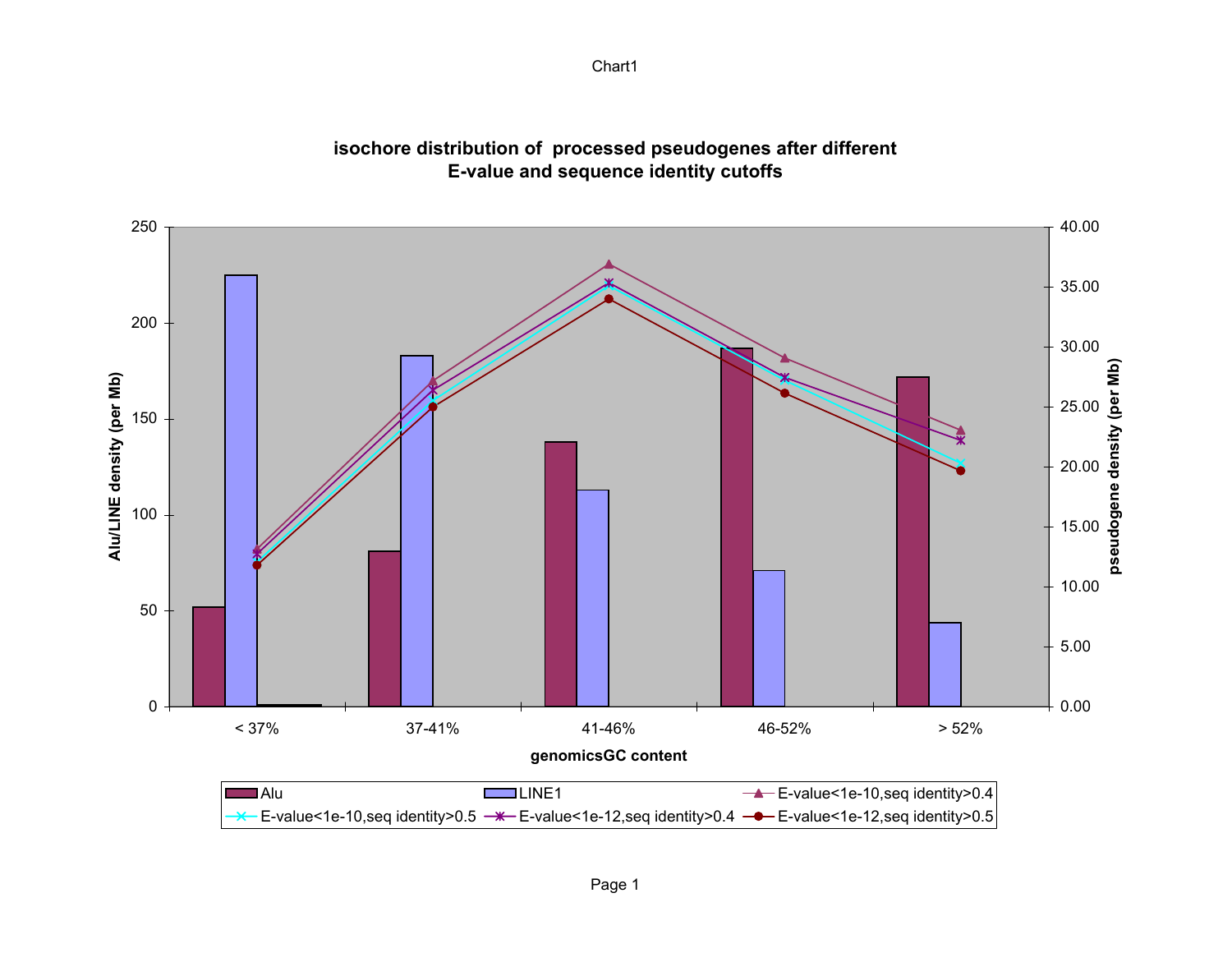#### Distribution of sequence divergence of the Pseudogenes After Different Cutoffs

The following two graphs show that, after different combinations of sequence identity cutoffs and E-value cutoffs, the conclusion drawn shown in Figure 6 is still true. Namely, after more stringent selection filtering (E-value being raised to 1e-12 from 1e-10, and sequence identity raised from 0.4 to 0.5), the age distribution of the processed pseudogenes remains almost the same. Please see the text for discussion on the comparison between processed pseudogenes and Alu and LINE1 elements.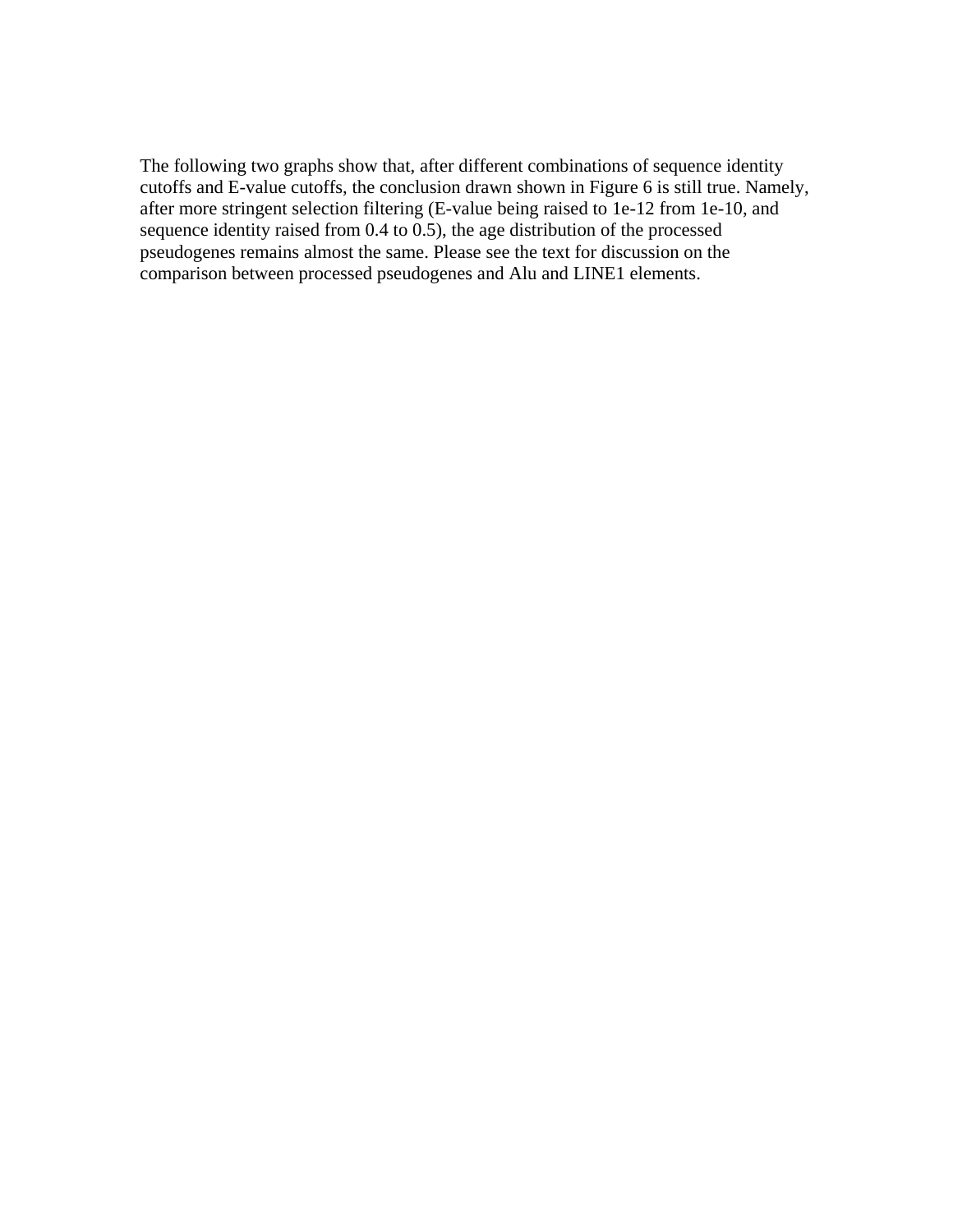